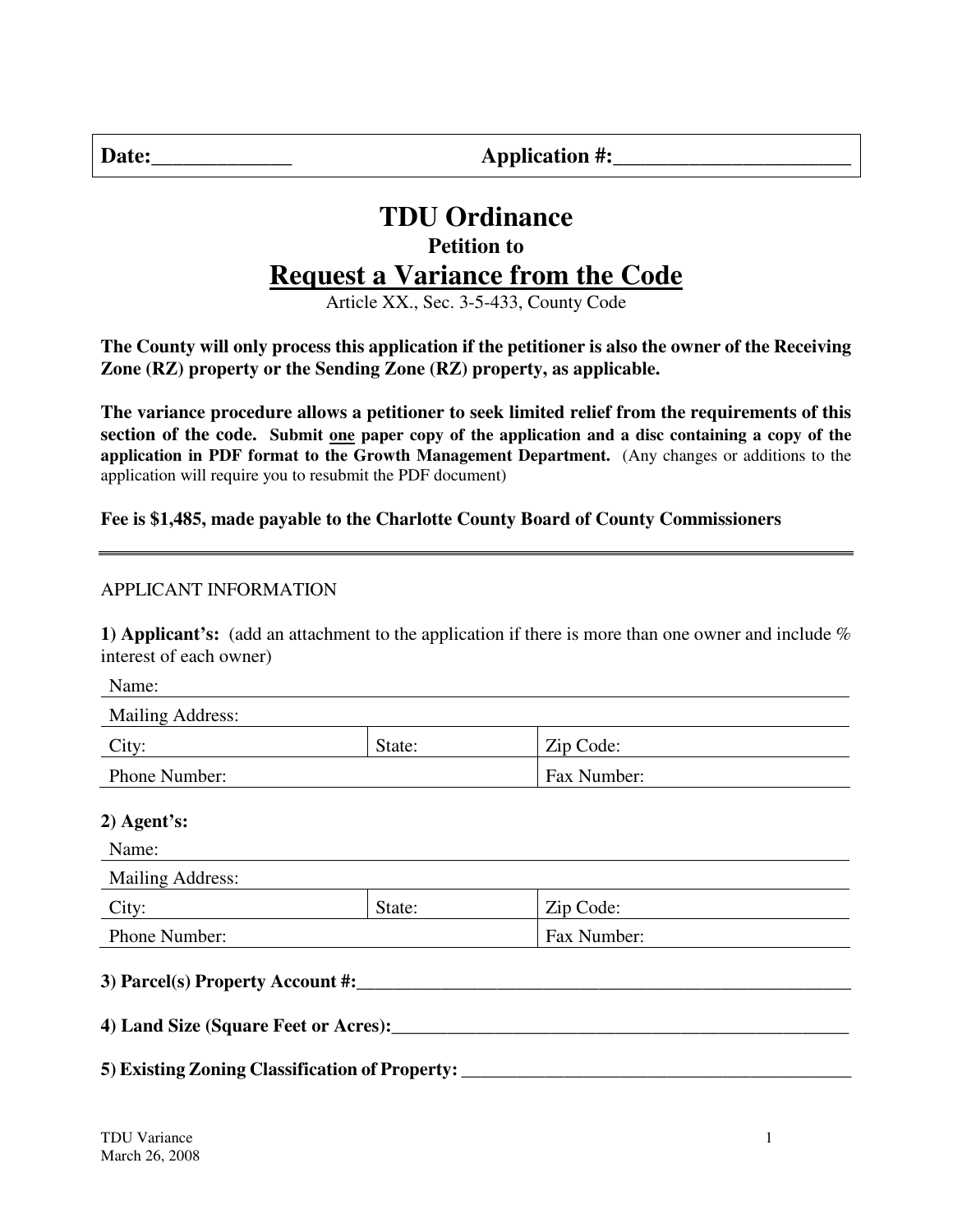#### **6) Existing Future Land Use Map Designation of Property: \_\_\_\_\_\_\_\_\_\_\_\_\_\_\_\_\_\_\_\_\_\_\_\_\_\_\_\_\_\_**

#### **7) Attach a narrative.**

- A. Explain what section(s) of the TDU are you requesting relief from; and
- B. Explain the nature of the relief; and
- C. Draft a response to conditions 1 through 6 below.

**8) Once the petition is evaluated by Growth Management Staff, additional information may be requested if deemed necessary for a true and complete evaluation of the variance.** If the application is found to be insufficient, you will be notified within ten (10) working days from the submittal of the application and you will be responsible for supplying the additional information and/or clarification.

#### CRITERIA APPLICABLE TO VARIANCE

#### **Section 3-5-433 Charlotte County Code**

After hearing the application for a variance, together with such other reports or testimony as may be relevant, the Board of County Commissioners may deny the requested variance or grant such variance from the terms of this section if the request meets the conditions hereinafter set forth. Action by the Board of County Commissioners shall require the concurrence of a majority of the members present. **A variance can be granted only if all of the following conditions are found to exist:**

**Condition 1.** The strict application of the requirements of the TDU code prohibiting the Certification or Transfer of Density would create an unnecessary hardship as distinguished from a mere inconvenience, on the property owners; and

**Condition 2.** The conditions giving rise to the requested variance have not been created by any person presently having an interest in the affected properties; and

**Condition 3.** The variance requested is the minimum modification of the regulation at issue to effectuate the relief necessary; and

**Condition 4.** The granting of the variance would not be injurious to or incompatible with the surrounding neighborhood or otherwise detrimental to the public welfare; and

**Condition 5.** Owing to the specific circumstances which gave rise to the prohibition or hardship, the spirit and intent of this article would be preserved by granting the variance; and

**Condition 6.** The requested variance is consistent with the Charlotte County Comprehensive Plan. *Attachment 1 contains Comprehensive Plan policies that specifically reference Transfers of Density Units. The relevance of these and other Policies, Goals and Objectives within the Comprehensive Plan will depend upon the nature of the Variance request. The separate elements of the Comprehensive Plan may be viewed at the following website:*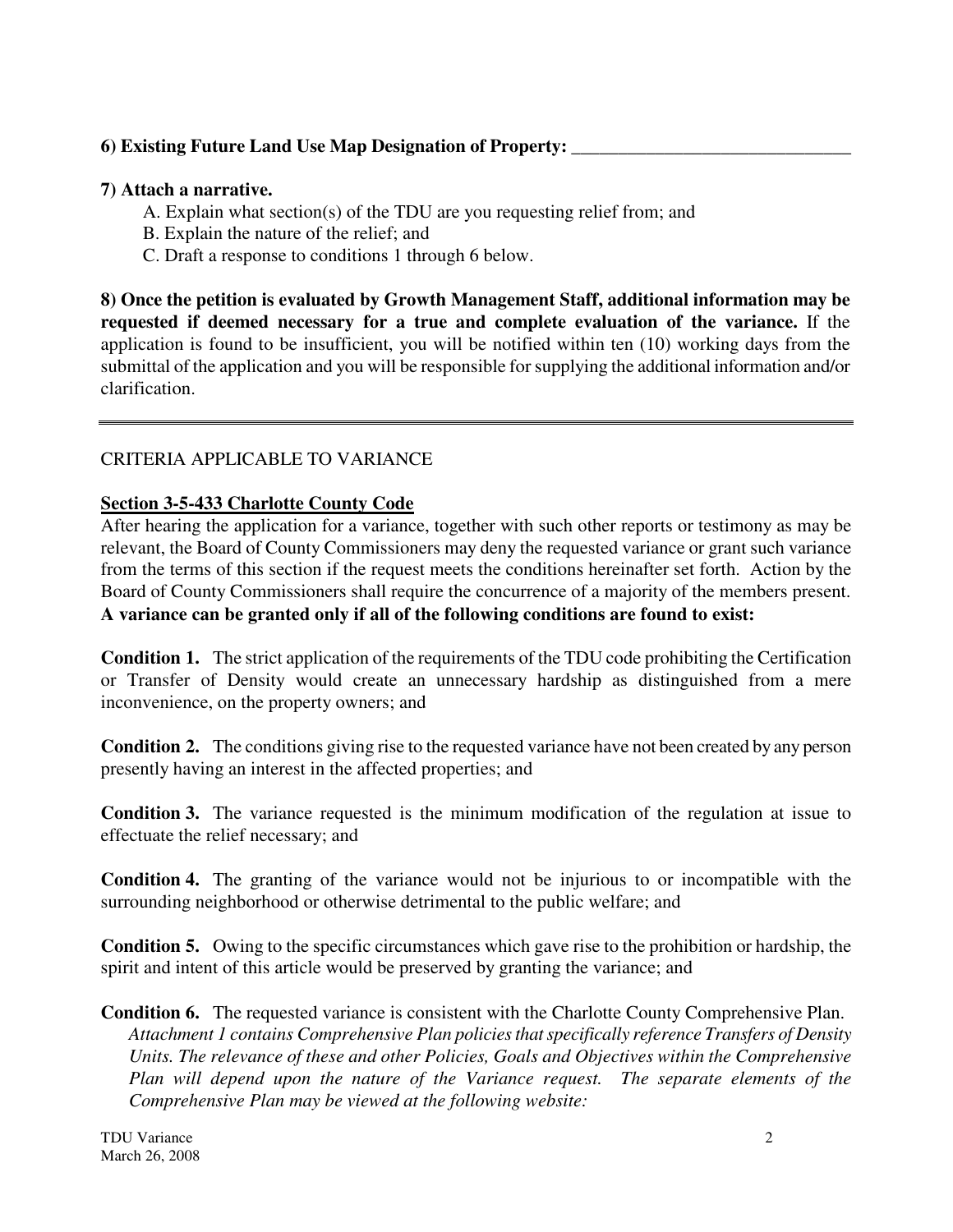http://www.charlottecountyfl.com/ComprehensivePlan/chapter\_1.asp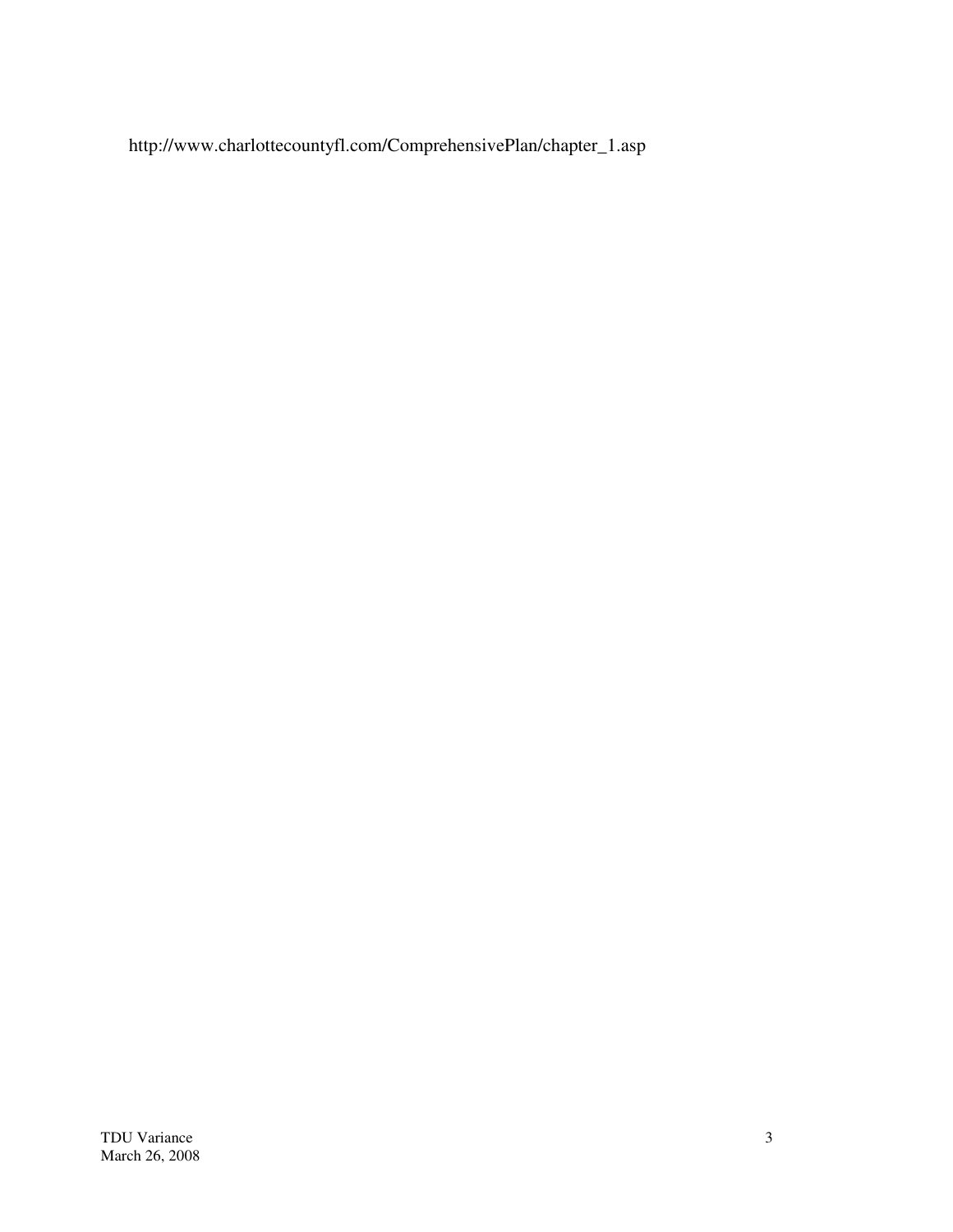# **AFFIDAVIT**

I, the undersigned, being first duly sworn, depose and say that I am the

- [ ] fee owner
- [ ] part owner (% of ownership )

of the property identified by the account number(s) listed in this application. I understand this application must be complete and accurate before the hearing can be advertised. I acknowledge that all items listed in the application must be submitted concurrent at the time the County accepts the application. I swear that all information submitted with the application is honest and true to the best of my knowledge and belief.

# STATE OF FLORIDA, COUNTY OF CHARLOTTE

| The foregoing instrument was acknowledged before me this | day of                                        | $, 20$ , by |  |
|----------------------------------------------------------|-----------------------------------------------|-------------|--|
|                                                          | who is personally known to me or has produced |             |  |

\_\_\_\_\_\_\_\_\_\_\_\_\_\_\_\_\_\_\_\_\_\_\_\_\_\_\_\_\_\_\_\_\_\_\_\_\_\_\_\_as identification and who did/did not take an oath.

| Notary Public Signature  | <b>Signature of Applicant</b>  |
|--------------------------|--------------------------------|
|                          |                                |
| Notary Printed Signature | Printed Signature of Applicant |
|                          |                                |
| Title                    | Address                        |
|                          |                                |
| <b>Commission Code</b>   | City, State, Zip               |
|                          |                                |
|                          | Telephone Number               |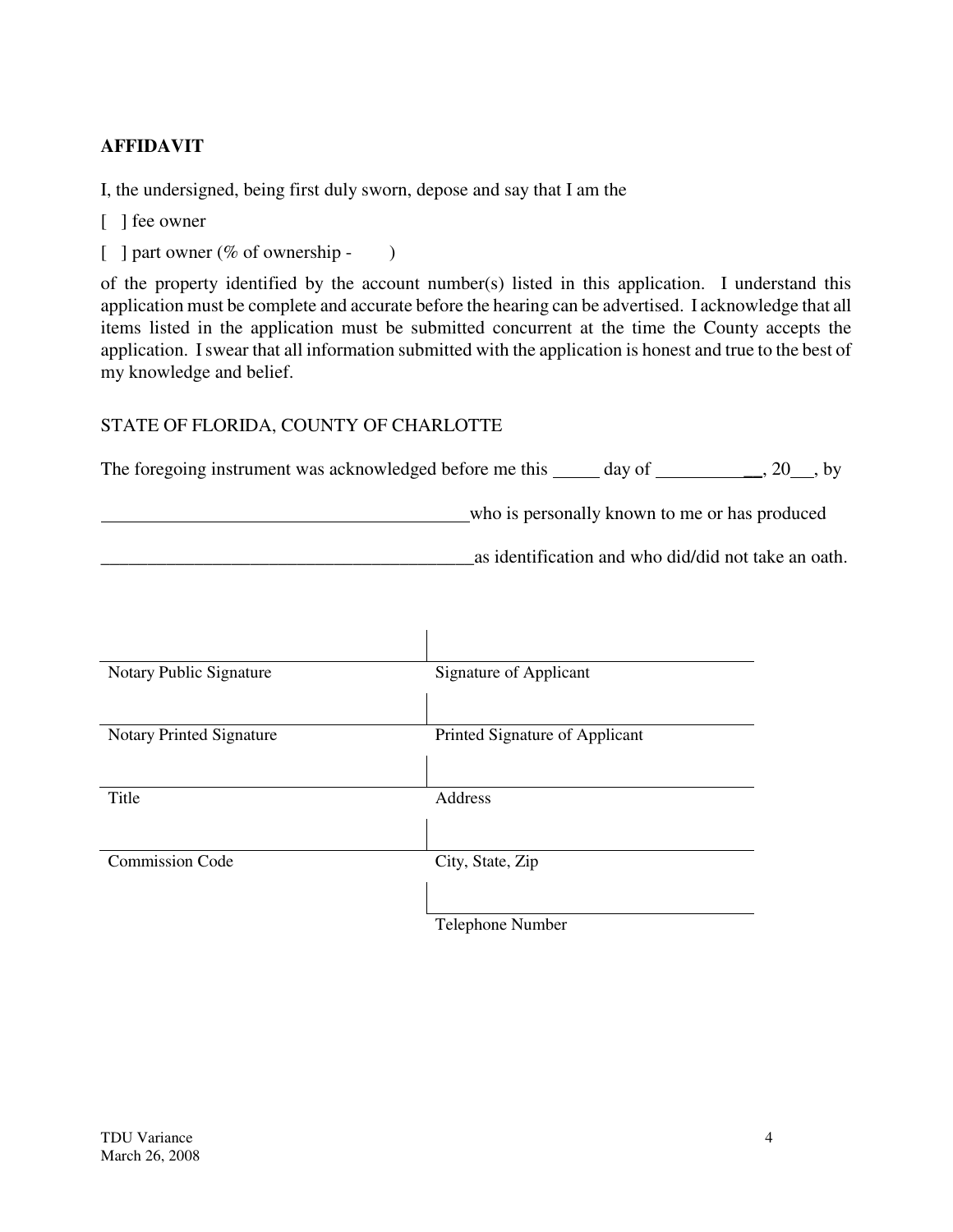# **Attachment 1 Comprehensive Plan Policies referencing Transfers of Density Units**

# **Future Land Use Element**

**Policy 1.1.4:** Charlotte County will discourage premature development within the Suburban Areas by providing incentives for the consolidation of lands and their conversion to other, less intensive uses through programs such as administrative deplattings, minimum area requirements for septic system usage, and transfers of density units.

**Policy 1.4.2:** Charlotte County will encourage the reduction of platted lots through the following measures:

- a. assembly and de-platting of lots by private interests for re-platting and eventual development or other purposes;
- b. public acquisition of platted lands for preservation, restoration, recreation, viable habitat for listed species, or outdoor education using public funds as appropriate and available; or
- c. consider selective acquisition of individual lots by Charlotte County for use in property assembly, lot swaps, or transfers of density units where such action facilitates a public need, such as the provision of infrastructure or urban services.

**Policy 2.2.26:** Charlotte County will protect environmentally sensitive lands and waters from urban development through various means including, but not limited to, the acquisition and maintenance of land and density units, or through land use regulation. Implementation programs shall include transfers of density units, stormwater management, the Special Surface Water Protection Overlay District, prohibition of discharges of untreated wastewater, and erosion control.

**Policy 2.6.6:** New Community proposals must include transfers of density units from targeted platted lands or environmentally sensitive areas as a component of a master development plan. The residential development potential of a New Community shall be achieved through a transfer of density units. Lands from which a transfer of density units occur shall be encumbered through a recorded covenant or transfer of deed to Charlotte County, state government, or federal government. Transferred densities shall be a one-for-one transfer.

**Policy 2.6.13:** Transfer of density unit sending zones for New Communities shall not include Infill area locations.

**Policy 2.7.9:** Rural Community proposals will include transfers of density units as a component of a master development plan. The residential development potential of a Rural Community shall be achieved through transfer of density units. Lands from which a transfer of density units occur shall be encumbered through a recorded covenant. Transferred densities shall be a one-for-one transfer.

**Policy 2.7.14:** Transfer of density unit sending zones for Rural Communities shall not include Infill area locations.